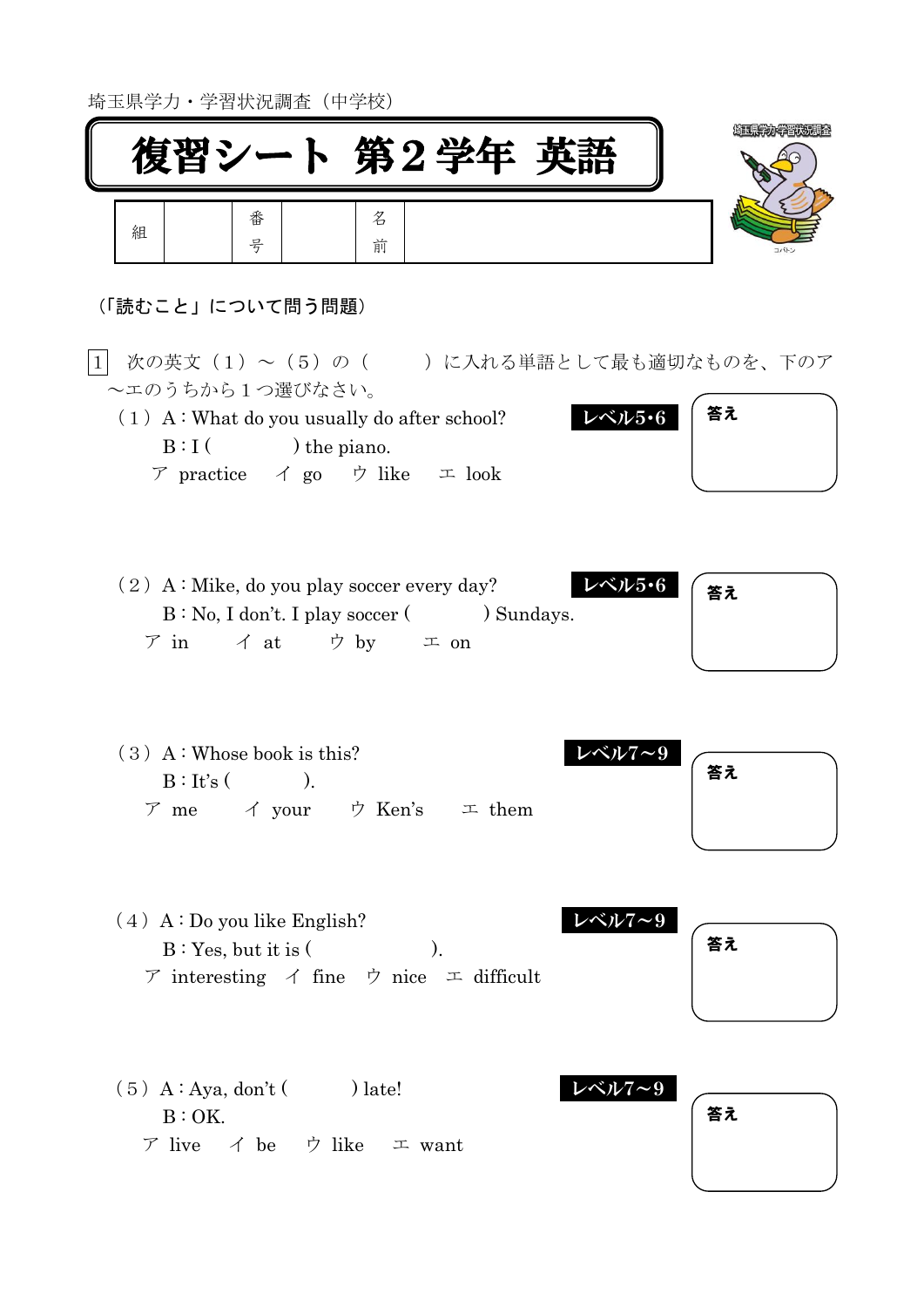2 次のア~エのうちから1つ選びなさい。

- (1) A: How many classes do you have today?  $\nu \sim \nu$  $B: ($ 
	- ア I have two birds.
	- イ I like English.
	- ウ I have six.
	- エ I like our school.

次の(1)~(4)の会話の( )に入れる英文として最も適切なものを、



答え

(2) A : ( )  $L \times L7 \sim 9$ 

- B : She is writing a letter.
- ア What's this?
- イ What is Mary doing?
- ウ Who is this girl?
- エ Does Mary write a letter in Japanese?
- 

- B : Sorry, but I'm not free.
- ア Can you help me?
- イ Are you studying?
- ウ Hello, is this Ken?
- $\perp$  How is your brother?
- (4) A: Where is my book?  $\nu \sim \nu 7 \sim 9$  $\mathbf{B}$  : ( )
	- ア I have many books.
	- $\checkmark$  It is interesting.
	- ウ I can read the word.
	- $\perp$  I saw it on the desk.